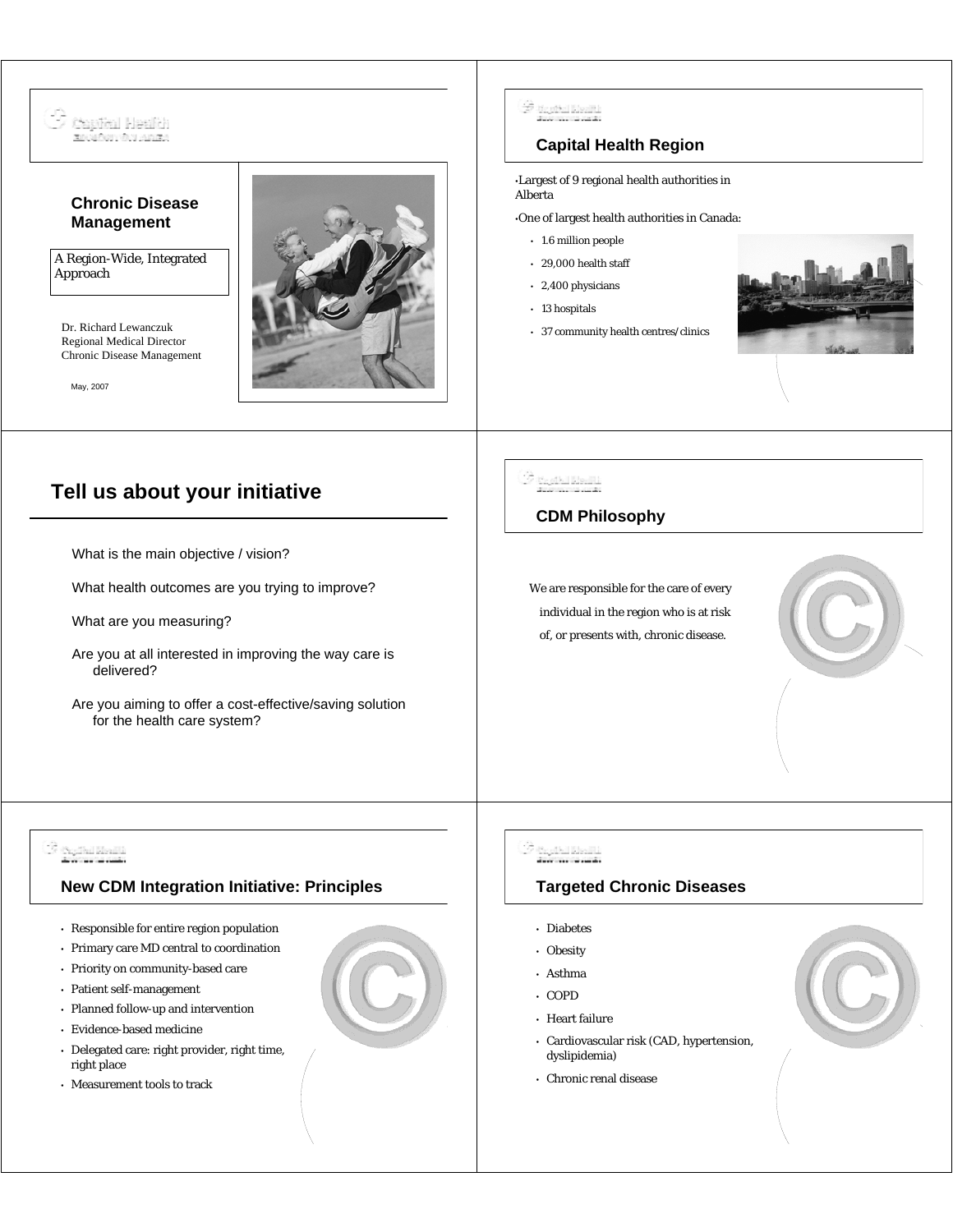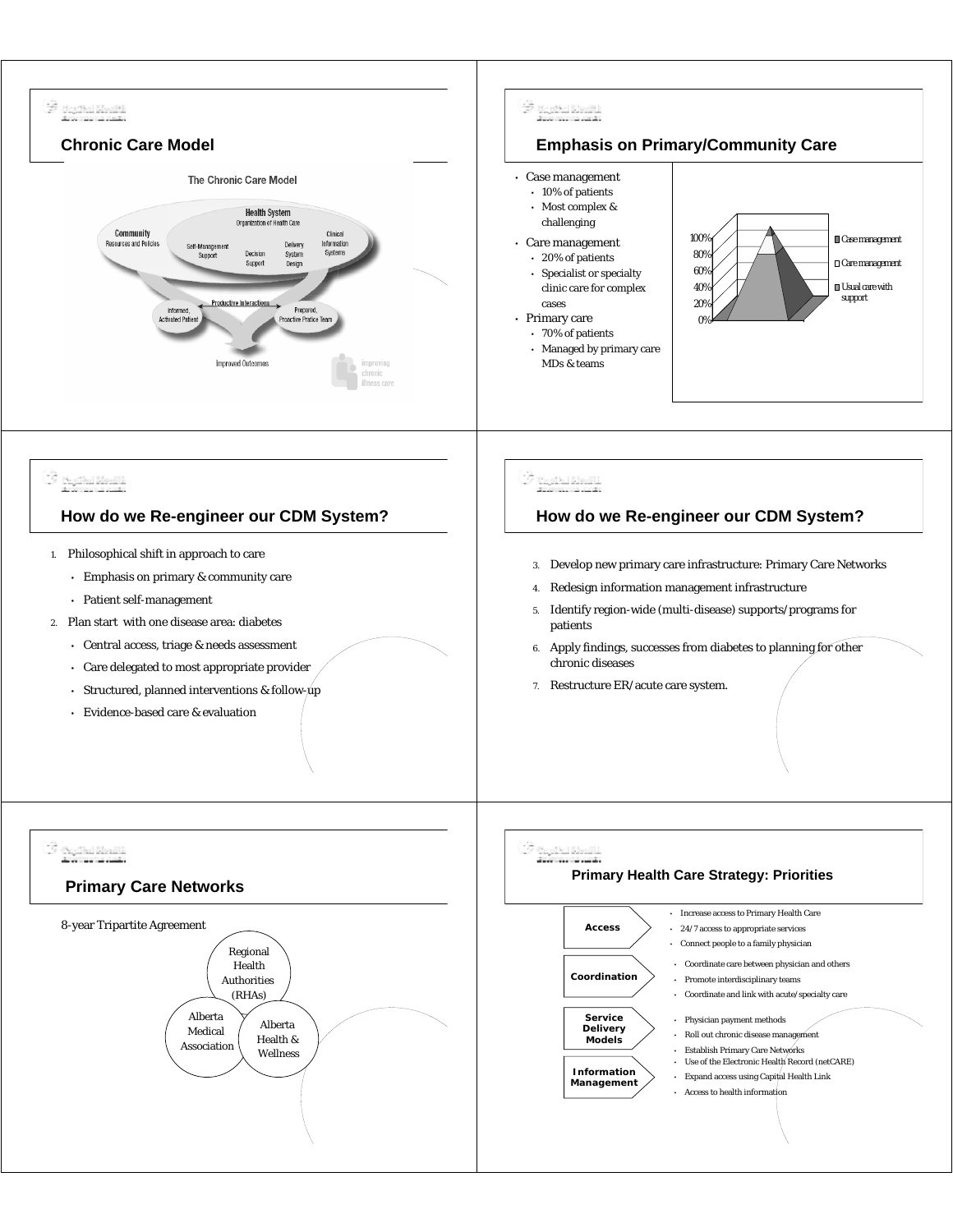| 3 Barthal Month<br>Programa and a<br>What about the specialists?                                                                                                                                                                                                                                                                                                            | de Bagital Realth)<br>Beaumona<br><b>Information Management Redesign</b>                                                                                                                                                                                                                                                                                                                                                                                                                                                                                 |
|-----------------------------------------------------------------------------------------------------------------------------------------------------------------------------------------------------------------------------------------------------------------------------------------------------------------------------------------------------------------------------|----------------------------------------------------------------------------------------------------------------------------------------------------------------------------------------------------------------------------------------------------------------------------------------------------------------------------------------------------------------------------------------------------------------------------------------------------------------------------------------------------------------------------------------------------------|
| <b>Who Should The Specialist See?</b><br>• Complex patients<br>• Atypical patients<br>• Uncontrolled patients<br>• Patients where the family physician needs guidance<br>• Teaching patients<br>• Other                                                                                                                                                                     | • Critical components:<br>- Electronic Health Record (EHR)<br>· Electronic Medical Record (EMR)<br>• CDM software<br>• PCN/CDM registry<br>• Alberta NetCARE CDM Infoway Project<br>• Enterprise-wide Master Person Index (EMPI)<br>• Move to Epic software Region-wide                                                                                                                                                                                                                                                                                  |
| What does this mean for the patient?                                                                                                                                                                                                                                                                                                                                        | What does this mean for the patient (cont'd)?                                                                                                                                                                                                                                                                                                                                                                                                                                                                                                            |
| • Health Care not "Illness Care"<br>Personal responsibility<br>Strong emphasis on staying healthy with support to do<br>this!<br>• The health care team works with the patient to be pro-<br>active in maintaining health (e.g. assesses risk for<br>conditions, keeps up to date with routine interventions<br>such as immunization, Pap smears, blood pressure<br>checks) | • Increased community supports (in collaboration with<br>Capital Health)<br>• Increased access to information (e.g. patient portal)<br>Care coordinated and managed by primary care team<br>• Less reliance on just physicians, increased access to other<br>health care professionals<br>Specialists see more complicated patients<br>$\bullet$<br>Ability to access appropriate care, at right place, right time<br>(i.e. shorter waiting lists or no waiting lists)<br>All health care needs are addressed, not just a single<br>$\bullet$<br>problem |
| What does this mean for the patient (cont'd)?                                                                                                                                                                                                                                                                                                                               | Tell us about your initiative                                                                                                                                                                                                                                                                                                                                                                                                                                                                                                                            |
| Electronic records allow:                                                                                                                                                                                                                                                                                                                                                   | What is the main objective / vision?                                                                                                                                                                                                                                                                                                                                                                                                                                                                                                                     |
| - No need to repeat medical history over and over, carry pill<br>bottles to appointments                                                                                                                                                                                                                                                                                    | What health outcomes are you trying to improve?                                                                                                                                                                                                                                                                                                                                                                                                                                                                                                          |
| - Increased safety (allergies, drug reactions, medical conditions<br>are know by the medical team and pharmacist)                                                                                                                                                                                                                                                           | What are you measuring?                                                                                                                                                                                                                                                                                                                                                                                                                                                                                                                                  |
| - Flags people that may be at high risk for certain conditions (e.g.<br>colon cancer, breast cancer)                                                                                                                                                                                                                                                                        | Are you at all interested in improving the way care is<br>delivered?                                                                                                                                                                                                                                                                                                                                                                                                                                                                                     |
| - Alerts / reminders for abnormal tests, tests that are due, etc.<br>- Real-time access to accurate information                                                                                                                                                                                                                                                             | Are you aiming to offer a cost-effective/saving solution<br>for the health care system?                                                                                                                                                                                                                                                                                                                                                                                                                                                                  |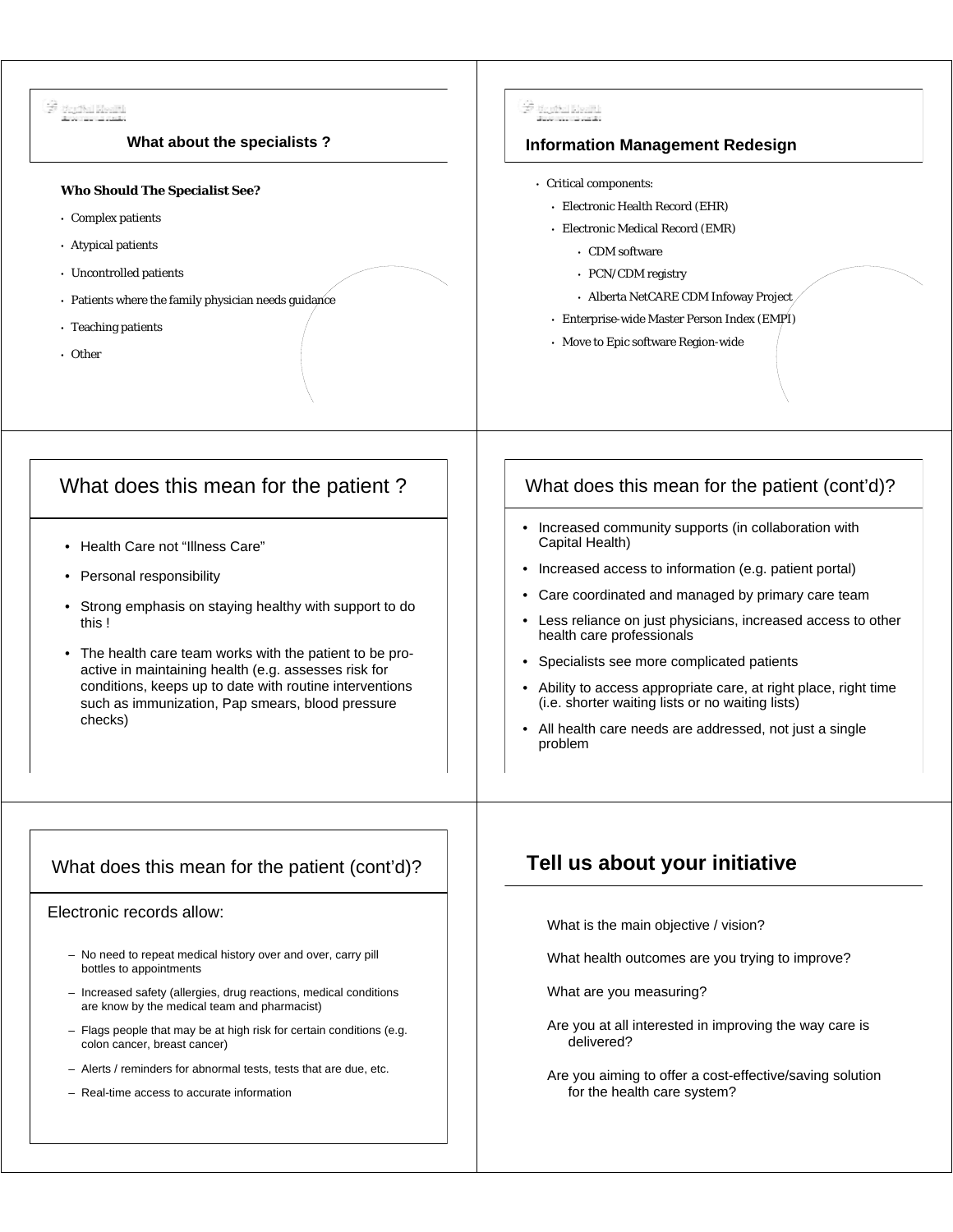

 $\mathfrak{b}$ ņ o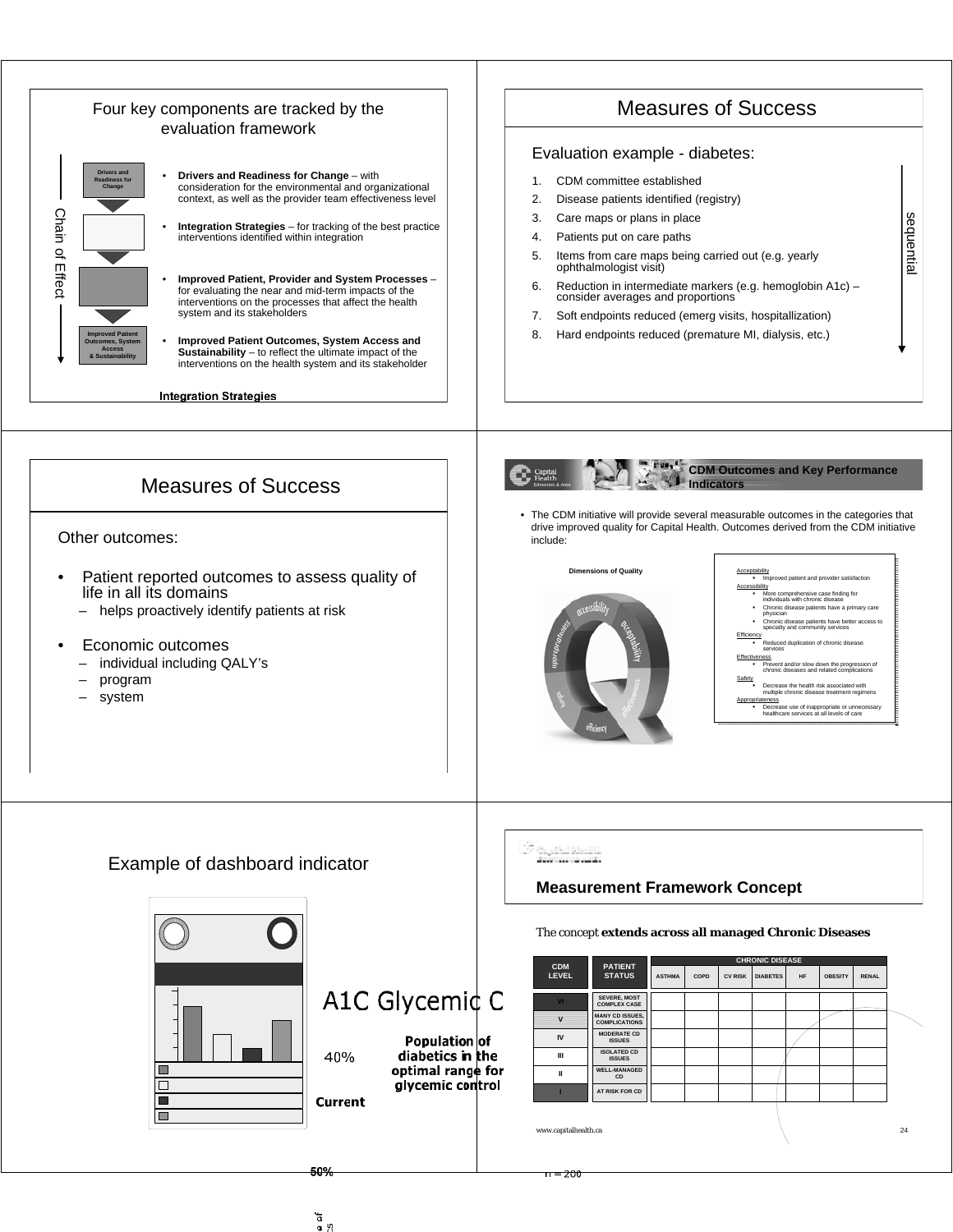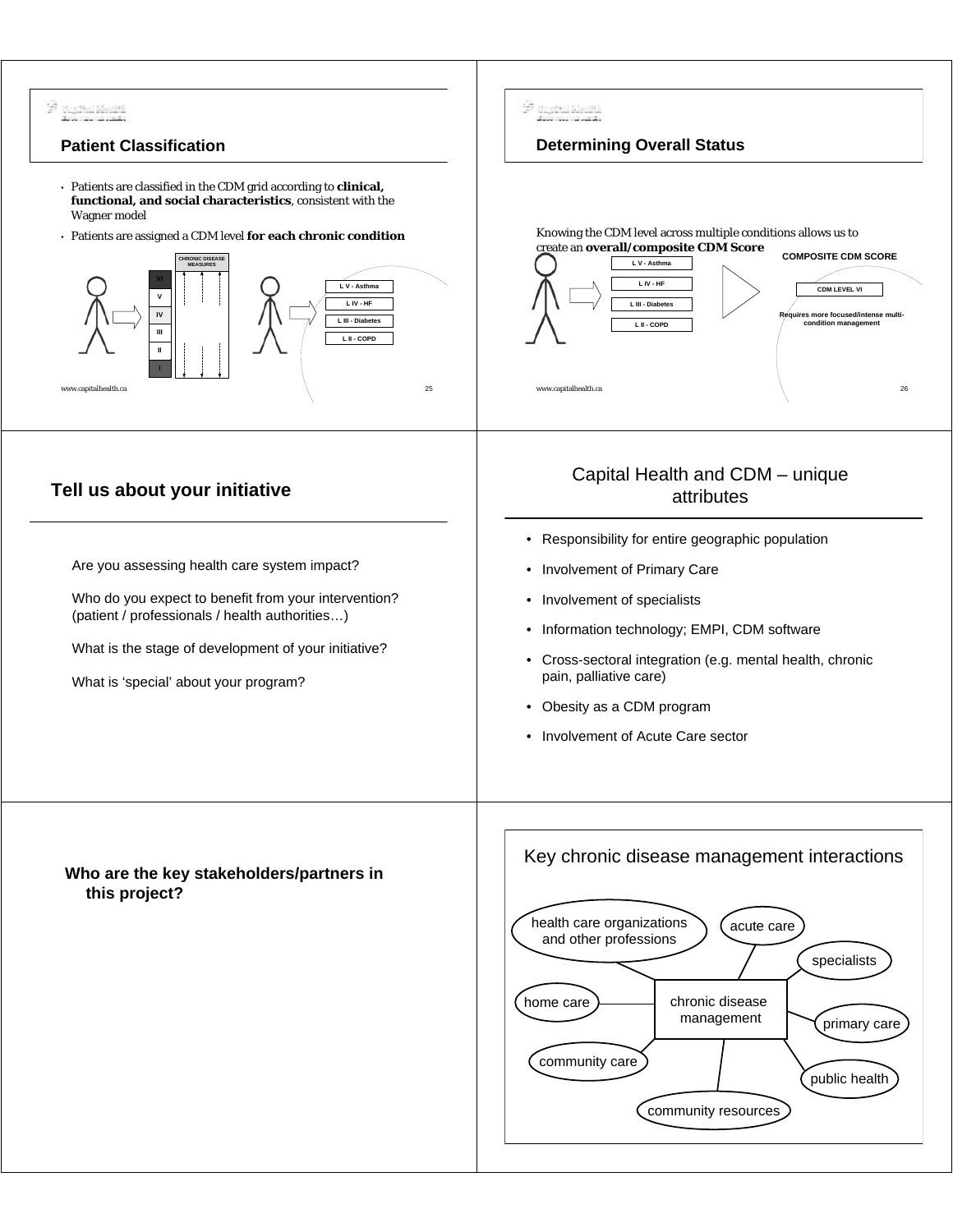